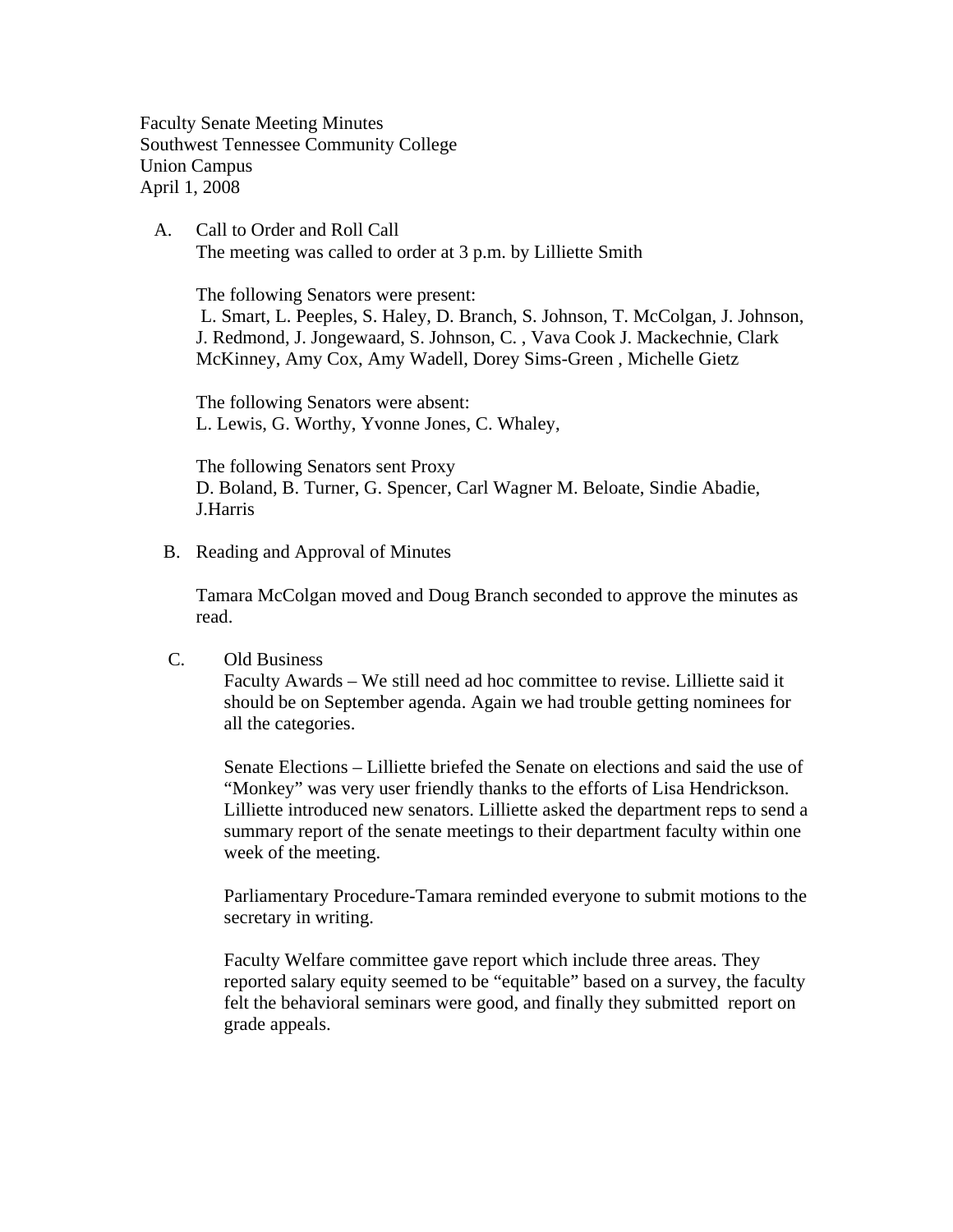D. New Business

Steve Haley presented his recommendation to the senate of the 2008-09 executive committee.

Vice President Lilliette Smith Secretary Lee Smart Treasurer Jerry Redmond Parliamentarian Tamara McColgan

Clark McKinney moved and Vava Cook seconded to accept Steve's recommendation of the 2008-09 SEC. The motion passed.

Goals for the new year submitted by Steve Haley, President elect:

- Good communication with Senior Staff
- Finalization, with senate approval, of faculty evaluation document
- Merit pay recommendation from faculty development committee

A discussion ensued about Longevity pay being on a separate payroll to minimize the amount of payroll taxes withheld. Lee smart agreed to contact Yolanda Smith to see if this is possible and report back at next meeting.

Clark McKinney gave a summary of the TBR subcommittee report.

There was a discussion about the committee to develop a new one page evaluation document chaired by John Kendall. The faculty development committee should have input about merit pay. Either Steve or Lilliette will attend meetings.

Dean Status – Steve Haley announced that the decision to eliminate Division Deans for a Dean of Instruction was final according to the President.

G. Adjournment

 The meeting was adjourned at 4:00 PM \*Senate Sharepoint Web Site: http://internal.southwest.tn.edu/fac-senate/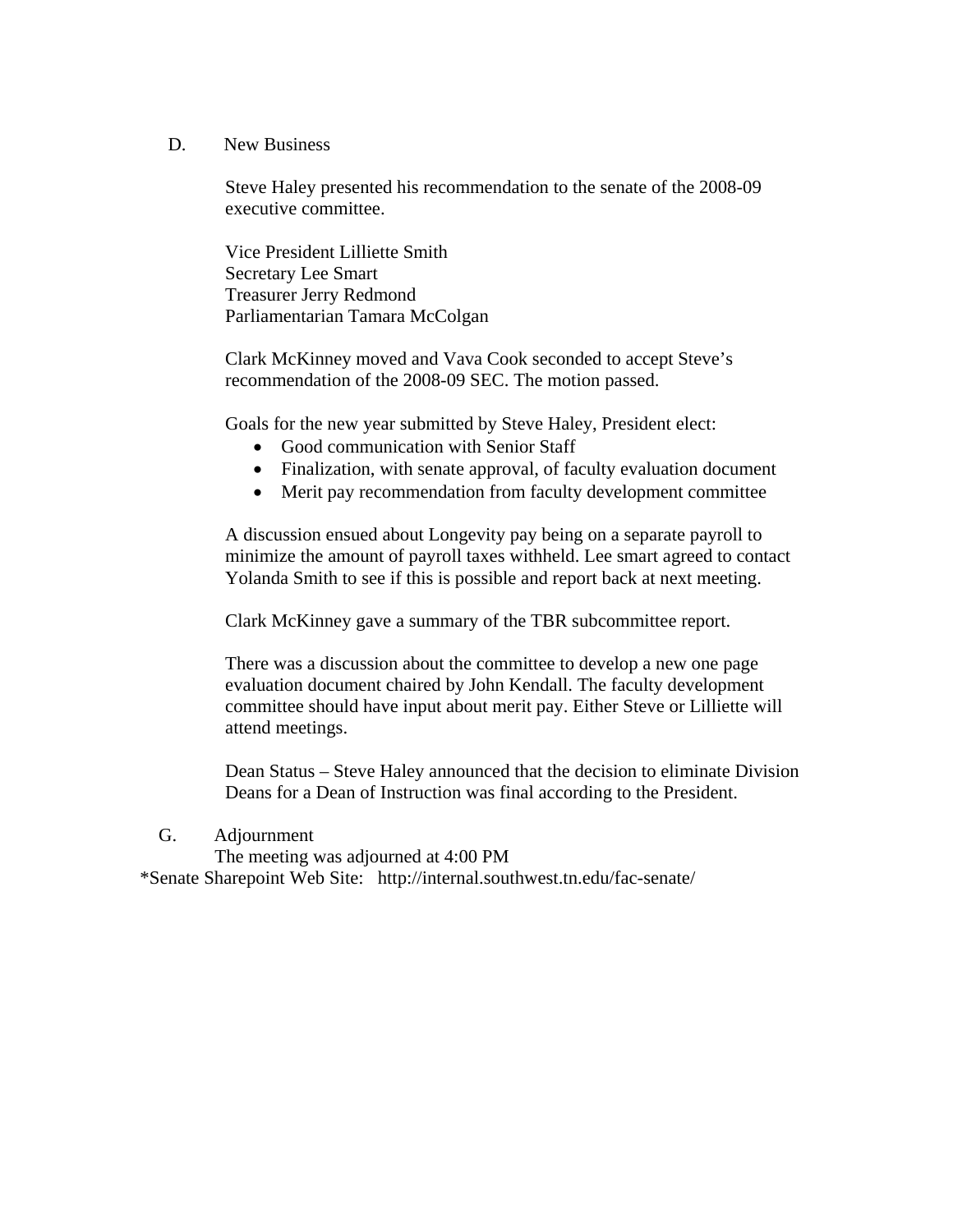2008-2009 Senate President: Steve Haley [shaley@southwest.tn.edu](mailto:shaley@southwest.tn.edu) 5635

Division Senators: Division Senators of Liberal Studies and Education - Five Seats. (Developmental Studies, Education, Fine Arts/Language and Literature, Social and Behavioral Science/Criminal Justice)

| Jane Harris (08-09)                  | maharris | Fine Arts/Lang Lit             | 4246 |
|--------------------------------------|----------|--------------------------------|------|
| Doug Branch $(08-09)$                | dbranch  | Fine Arts/Lang. and Lit.       | 4483 |
| Lilliette Smith (08-09)              | ljsmith  | Social Behav. Sci./Crim. Just. | 4125 |
| Marjorie Dernaika(08-10) mderernaika |          | <b>Developmental Studies</b>   | 4474 |
| Darcy Sims-Green (08-10) dsgree      |          | Sci/Crim Justice               | 4278 |

Division Senators of Business, Career Studies and Technology - Five Seats. (Accountacy/Office Adm./Career Studies, Business Adm. and Paralegal Studies, Information Tech/Graphic Arts, Engineering Tech., Industrial and Environ.Tech.)

|                               |               | Jerry Redmond(08-09) iredmond Information Tech., Graph. Arts. | 4410 |
|-------------------------------|---------------|---------------------------------------------------------------|------|
| Michelle Gietz (08-10)        | mgietz        | Business/Acct/Paralegal                                       | 5490 |
| Lee Smart $(08-10)$           | <i>lsmart</i> | Business/Acct/Paralegal                                       | 5076 |
| Clemetee Whaley(08-09)cwhaley |               | Information Tech – Prog                                       | 4516 |
| Sinde Abadie (08-10) csabadie |               | Business/Acct/Paralegal                                       | 4409 |

Division Senators of Math, Natural Sciences, & Health Sciences - Four Seats. (Nursing, Mathematics, Natural Sciences, Allied Health)

| Bill Turner(08-09)                | wturner | <b>Mathematics</b>   | 6023 |
|-----------------------------------|---------|----------------------|------|
| Amy $Cox(08-10)$                  | acox    | <b>Allied Health</b> | 5390 |
| Jason Jennings (08-10) jbjennings |         | Natural Sciences     | 5679 |
| Amy Waddell(08-10) awadell        |         | Natural Sciences     | 5224 |
|                                   |         |                      |      |

Department Senators:

Division: Business, Career Studies & Tech.

Departments:

a. Business Administration/Accountancy and Paralegal Studies

b. Office Administration/Information Technologies and Hospitality Mgt.

c. Engineering Technologies

d. Industrial & Environmental Technologies

| Leslie Peeples $(08-09)$ lpeeples | Off Adm/Info Tech & Hosp.     | 4006 |
|-----------------------------------|-------------------------------|------|
| Lillie Lewis $(08-09)$ llewis     | Business/Acct/Paralegal       | 4547 |
| Cindy Fowinkle (08-09)lkfowinkle  | Engineering Tech.             | 4665 |
| Carl Wagner $(08-09)$ cwagner     | Industrial and Environ. Tech. | 4160 |